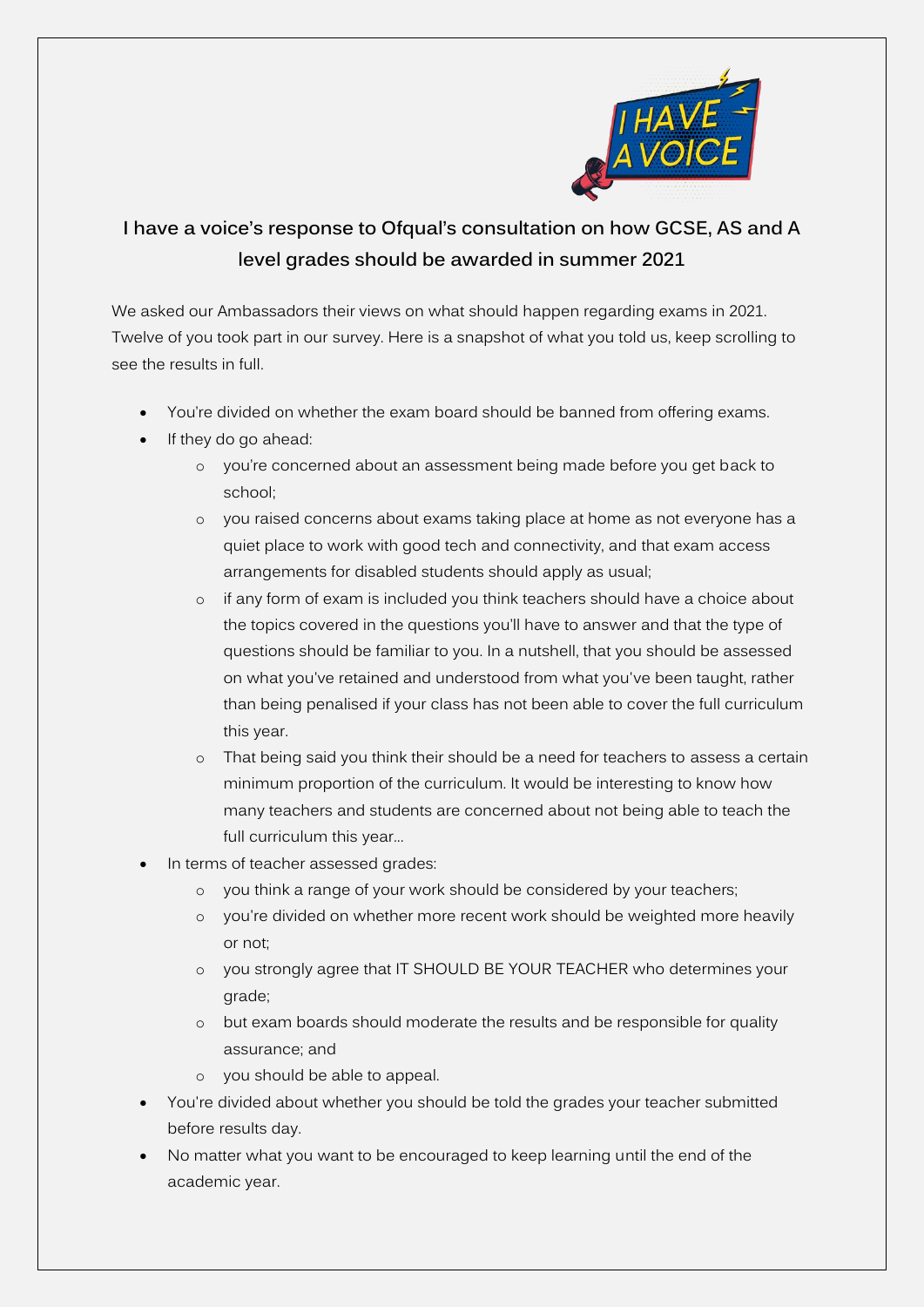We also asked you a few fun questions…

**Has the Government missed an opportunity to make more fundamental changes to the way students are assessed?**



**One idea being discussed is having four broad bands, as the consistency of grading for middle grades has been put into question. To what extent would you favour this approach? If you want to know more here is an interesting paper [https://www.hepi.ac.uk/2021/01/16/how-to-be-innovative-in-school-exam-assessment](https://www.hepi.ac.uk/2021/01/16/how-to-be-innovative-in-school-exam-assessment-fewer-grades/)[fewer-grades/](https://www.hepi.ac.uk/2021/01/16/how-to-be-innovative-in-school-exam-assessment-fewer-grades/)**



**If you were Education Secretary what would you do?**

- If I were him resign **.** Seriously though, I would just accept that exams and stuff **can't go ahead and allow teachers to make the grades like last summer.**
- **Allow teacher assessed grades to be the final grade.**
- **Create a system where all work in the school year is accounted for in the final grade of that year.**
- **Teachers would submit evidence for the students, but consideration needs to be made about how many months students were out of face to face education.**
- **Predicted grades should also be taken into account.**
- **Give every student a grade that takes account of their work from year 9 onwards to help with predicted grades and school work.**
- **Cancel all forms of external assessment and trust teachers to give appropriate grades to students through considering all the work students have produced over**

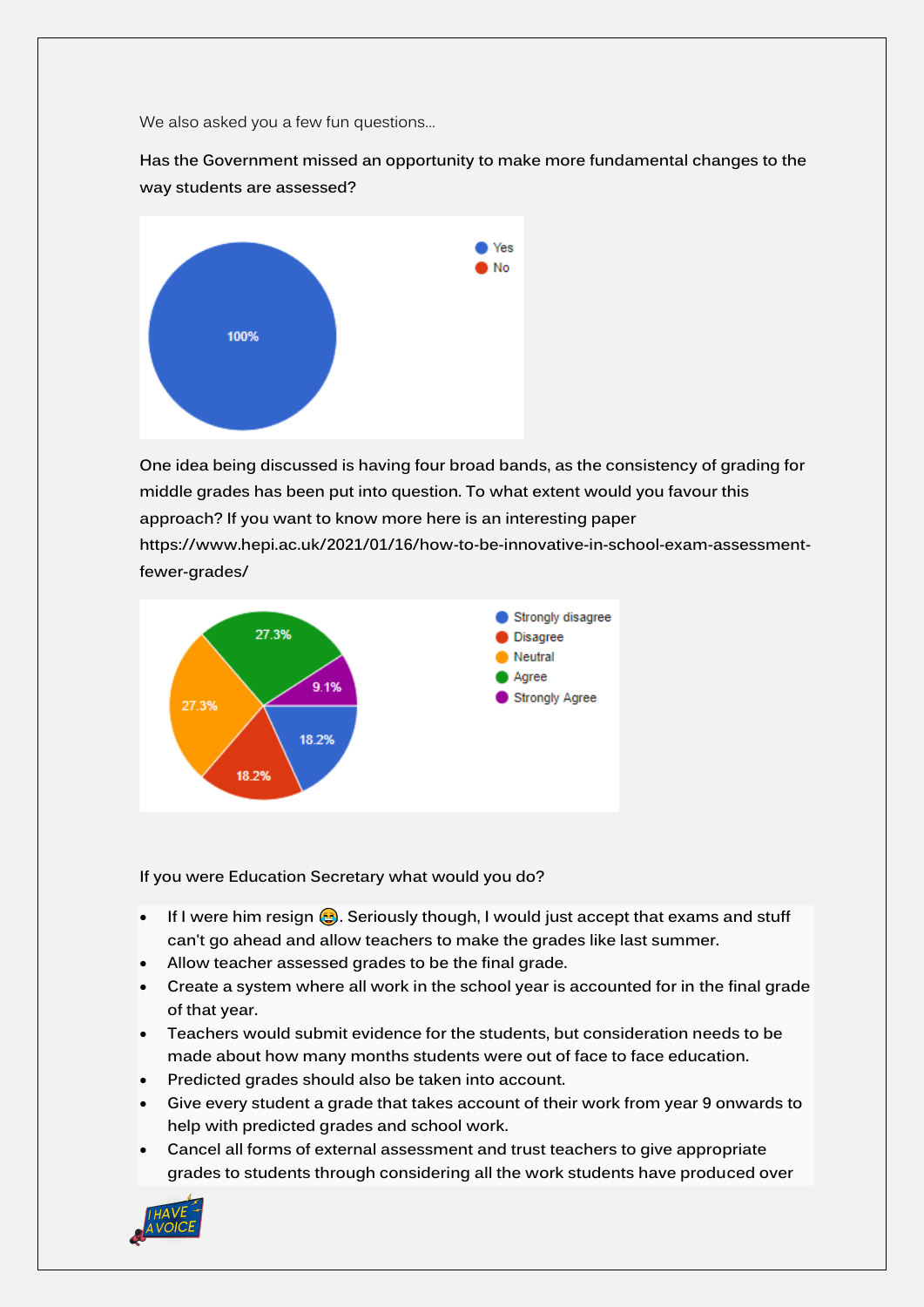**their exam years, in class assessments on topics, homework and class effort (i.e. attendance).**

• **Use evidence from the entire two years of the course and then take this as an opportunity to reform education away from terminal exams.**



**What grade would you give this consultation?**

We submitted this response to Ofqual via their response form. You can read the full consultation document here:

[https://assets.publishing.service.gov.uk/government/uploads/system/uploads/attachment\\_](https://assets.publishing.service.gov.uk/government/uploads/system/uploads/attachment_data/file/953000/6743-1_GCSE__AS_and_A_level_grades_should_be_awarded_in_summer_2021.pdf) [data/file/953000/6743-](https://assets.publishing.service.gov.uk/government/uploads/system/uploads/attachment_data/file/953000/6743-1_GCSE__AS_and_A_level_grades_should_be_awarded_in_summer_2021.pdf)

[1\\_GCSE\\_\\_AS\\_and\\_A\\_level\\_grades\\_should\\_be\\_awarded\\_in\\_summer\\_2021.pdf](https://assets.publishing.service.gov.uk/government/uploads/system/uploads/attachment_data/file/953000/6743-1_GCSE__AS_and_A_level_grades_should_be_awarded_in_summer_2021.pdf)

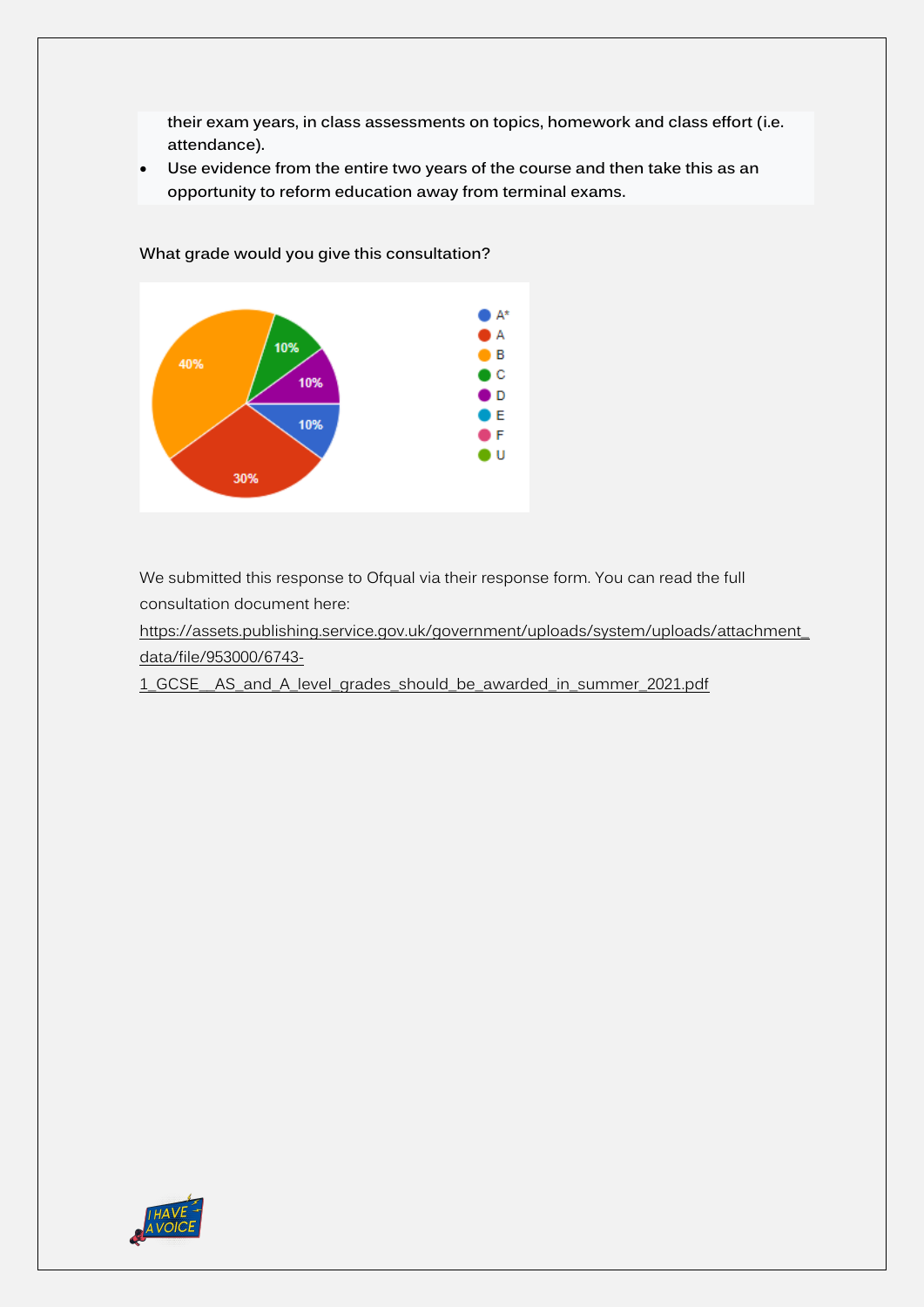## **Appendix: The results in full**

**1. Should they even go ahead?**

**Should the exam board be prohibited from offering GCSE, AS and A level exams in 2021?**



You were split on whether exam boards should be prohibited from offering exams. Those who answered no said that students who want to sit exams should be able to.

## **2. How should they be assessed?**

**To what extent do you agree or disagree that the grades awarded to students in 2021 should reflect the standard at which they are performing?**



**To what extent do you agree or disagree that the alternative approach to awarding grades in summer 2021 should seek to encourage students to continue to engage with their education for the remainder of the academic year?**

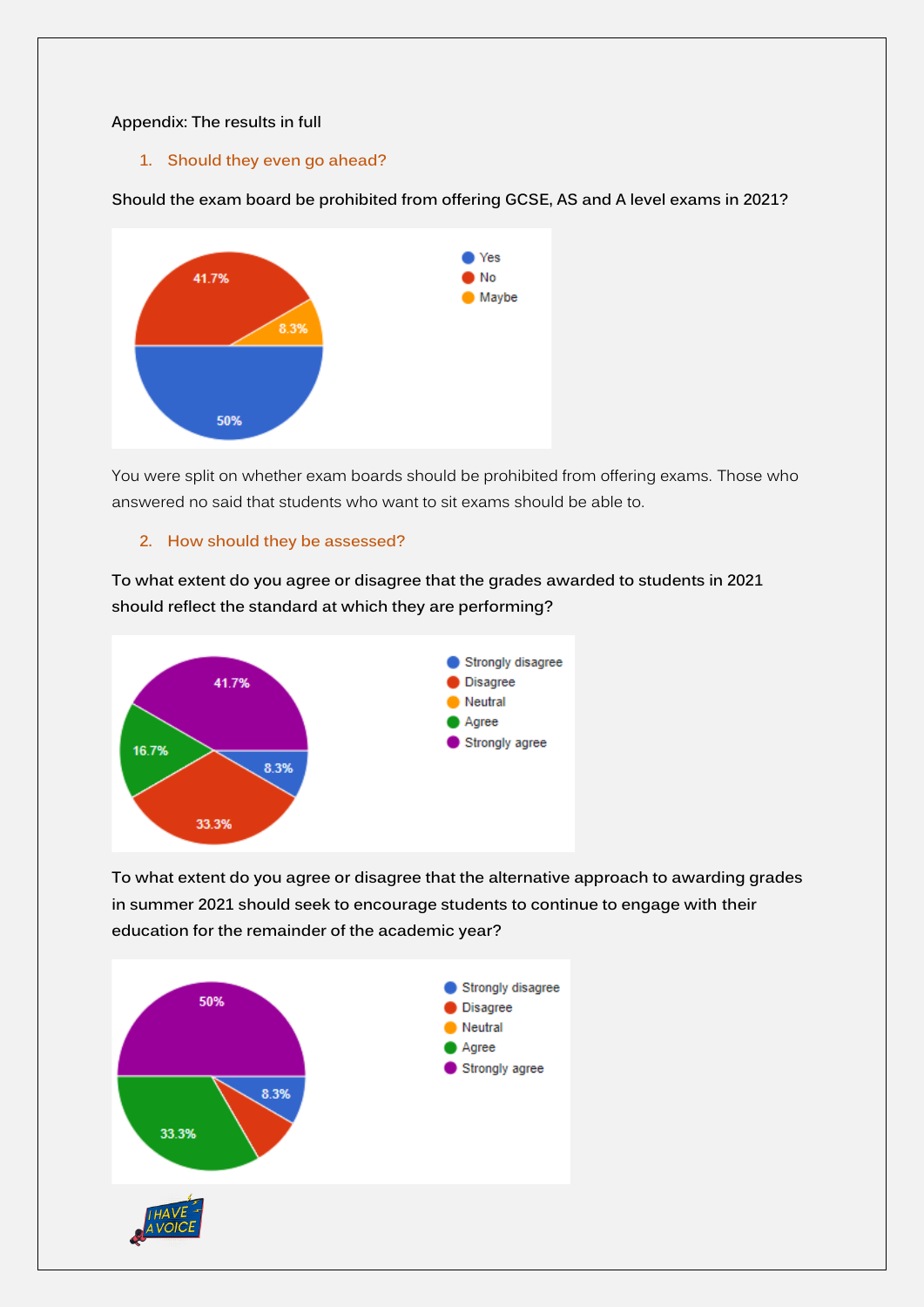

# **Should there be any limit on the period from which previous work could be drawn?**

#### **Do you have any comments on when students should be assessed?**

You are concerned about your grades being assessed before they are back in school, they were also concerned about any 'exam-style' assessments taking place before May. Those who disagreed with the questions asked, such as whether assessments should reflect their current performance or that teachers should use evidence from throughout their course were in disagreement with the fundamental premise that they should be assessed this year.

**Do you think the use of the papers provided by the exam boards should be compulsory or optional, for GCSEs, AS and A levels?**



**To what extent do you agree or disagree that any papers provided by the exam boards should include questions that are of a type that is familiar to students?**

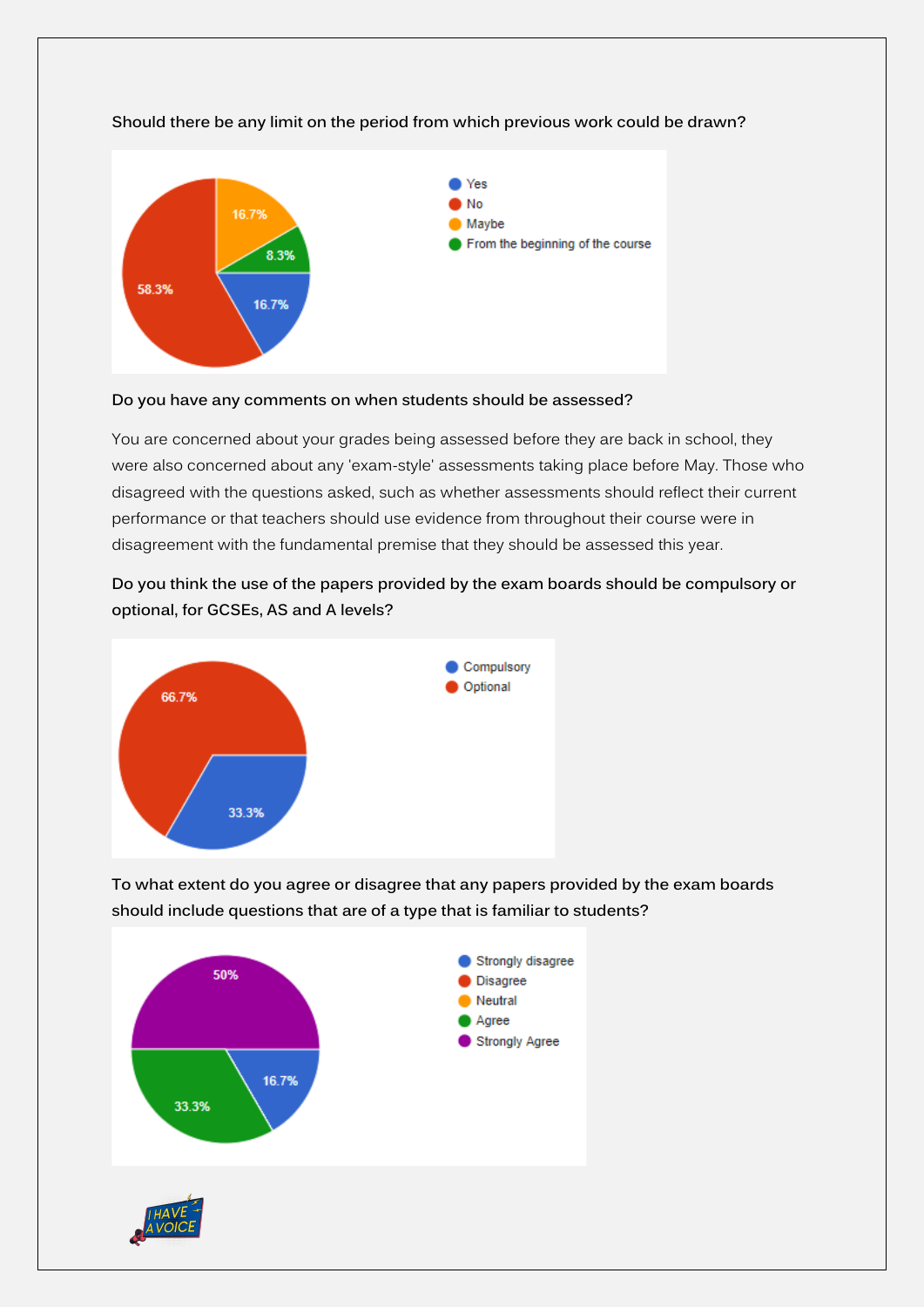**To what extent do you agree or disagree that if teachers use exam board papers they should have choice about the topics covered in the questions their students answer, for example through choice of which papers they use with their students from the set of papers provided?**



**To what extent do you agree or disagree that teachers should be required to assess (either by use of the exam board papers or via other evidence) a certain minimum proportion of the overall subject content, for each subject?**



## **Do you have any comments on the use of exam board papers?**

Again, a number of our respondents fell that exam papers should not be used to disagreed with the premise of the question. Their view is that the Government announced that external examinations were cancelled and replaced with teacher assessments, therefore no form of external examination should take place.

Those who answered the questions as posed also expressed concerns and felt strongly that teachers should be able to customise the papers to reflect the content covered by the school and that they should be able to reduce the burden on students.

**To what extent do you agree or disagree that teachers should take account of a student's performance in any non-exam assessment where that has been completed in full for a subject?**

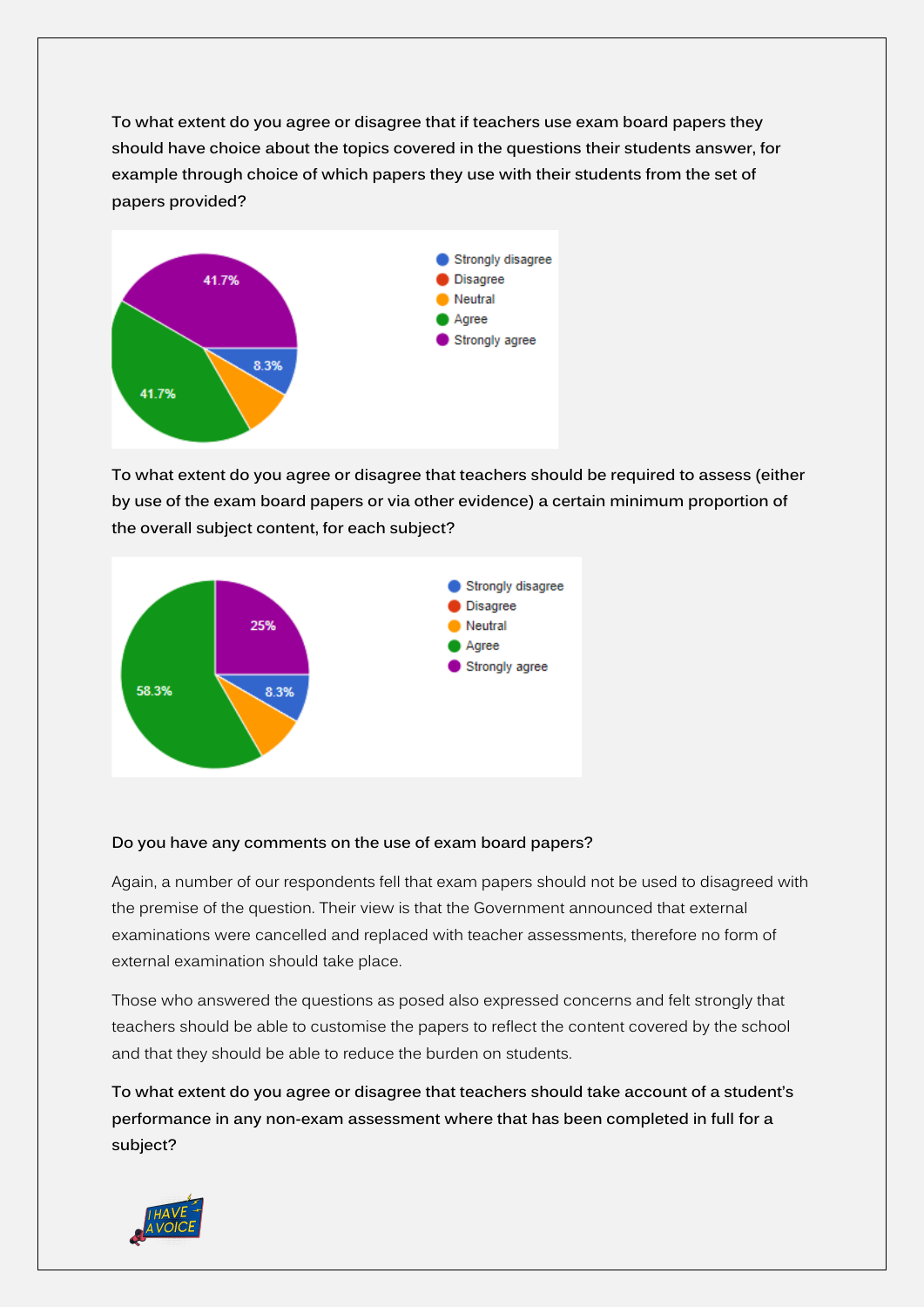

**To what extent do you agree or disagree that teachers should take account of a student's performance in any non-exam assessment where that has been completed in part for a subject?**



**To what extent do you agree or disagree that teachers should mark their students' nonexam assessments?**



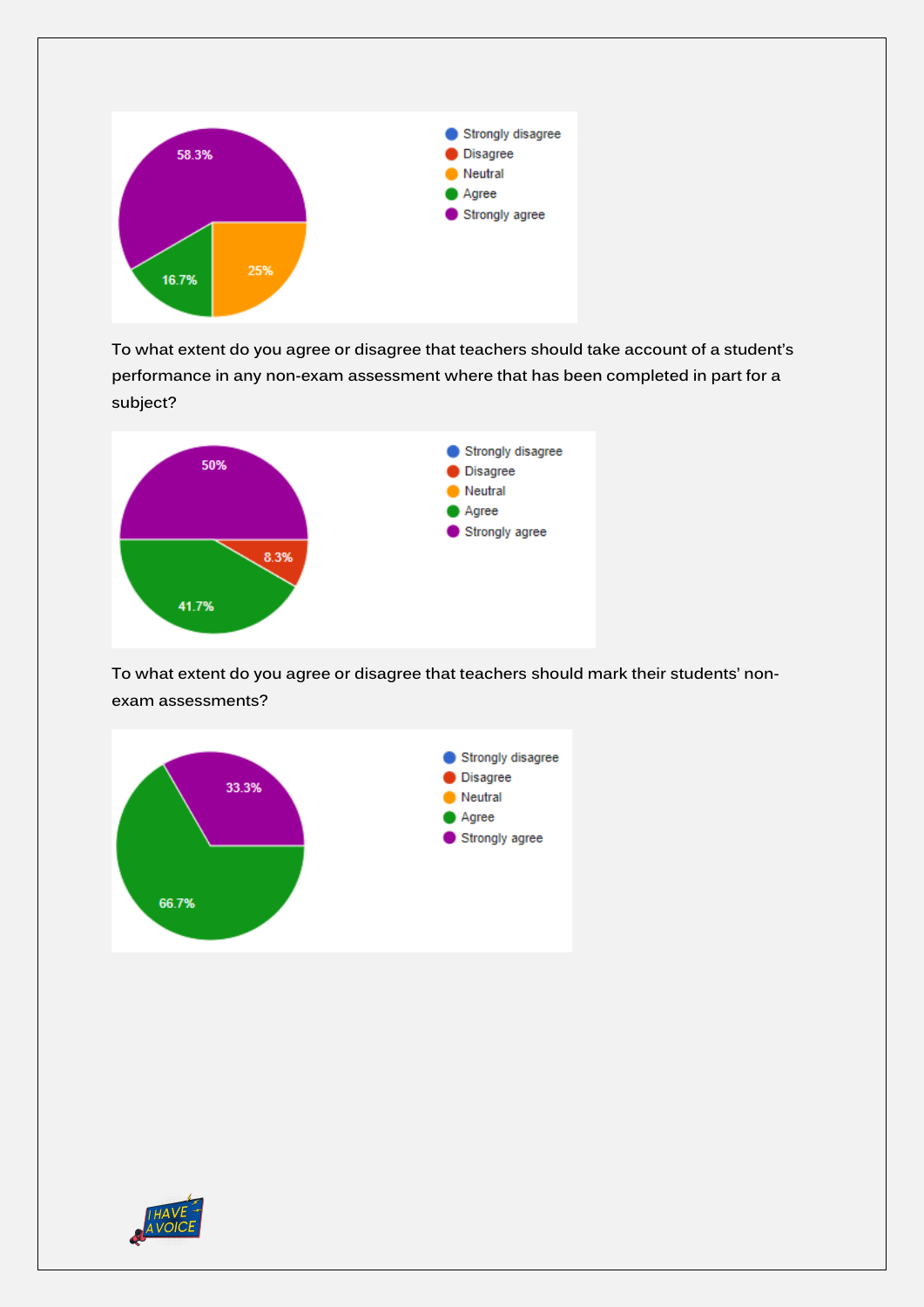**To what extent do you agree or disagree that the marking of non-exam assessments should not be moderated by the exam boards this year?**



**To what extent do you agree or disagree that a breadth of evidence should inform teachers' judgements?**



**To what extent do you agree or disagree that teachers should be able to take into account other performance evidence for a student before submitting a grade?**



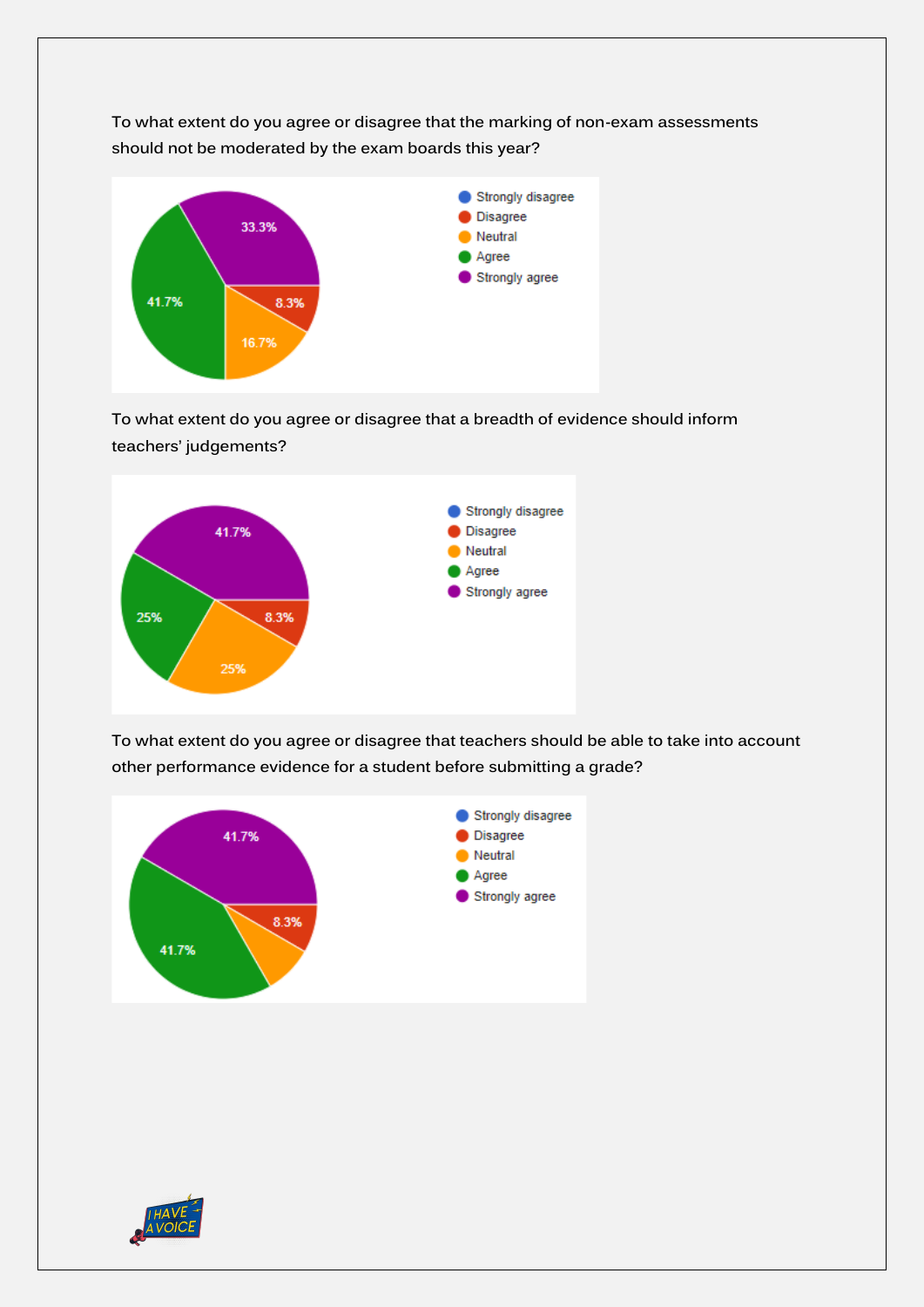

**To what extent do you agree or disagree that performance evidence from closer to the time of the final assessment, should carry more weight in determining a student's final grade?**

#### **3. Conditions of Assessment**

**To what extent do you agree or disagree that the assessments should, if possible, be taken within the student's school or college?**



**To what extent do you agree or disagree that if the pandemic makes it necessary a student should be able to take their assessments at an alternative venue, including at home?**



One student raised that if the rest of their family was at home it would be too noisy and disruptive for them to take an exam. They stressed that not everyone has the same home situation, and this would create a further negative impact on some students' performances.

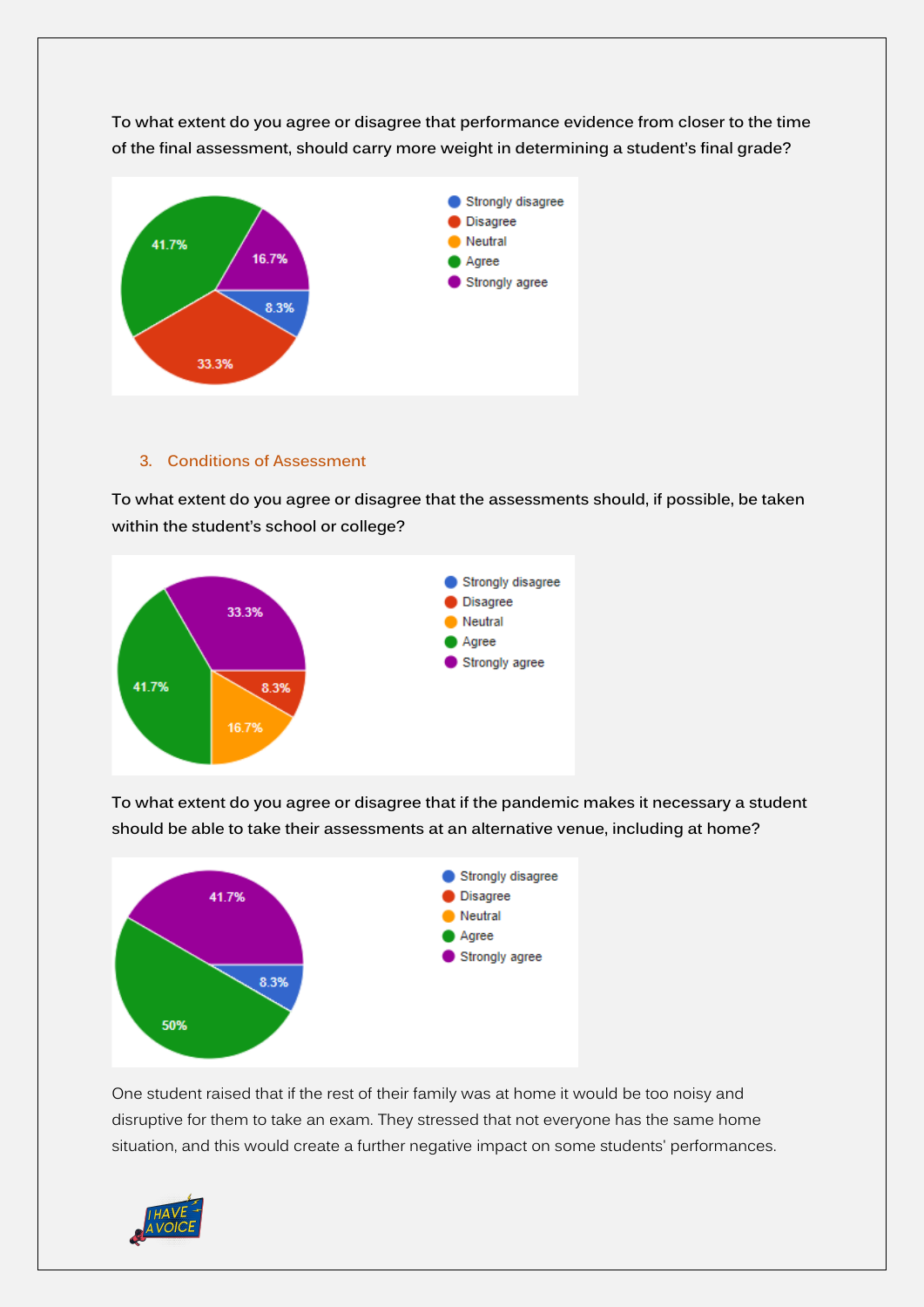Another student with a disability responded that exam access arrangements for disabled students should apply as usual.

**4. Quality Assurance**

**To what extent do you agree or disagree that the exam boards should quality assure how schools and colleges are determining grades?**



**To what extent do you agree or disagree that the exam boards should sample, at subject level, the evidence on which the submitted grades were based?**



**To what extent do you agree or disagree that exam boards could only change a student's grade after a review of the evidence and discussion with the school or college?**

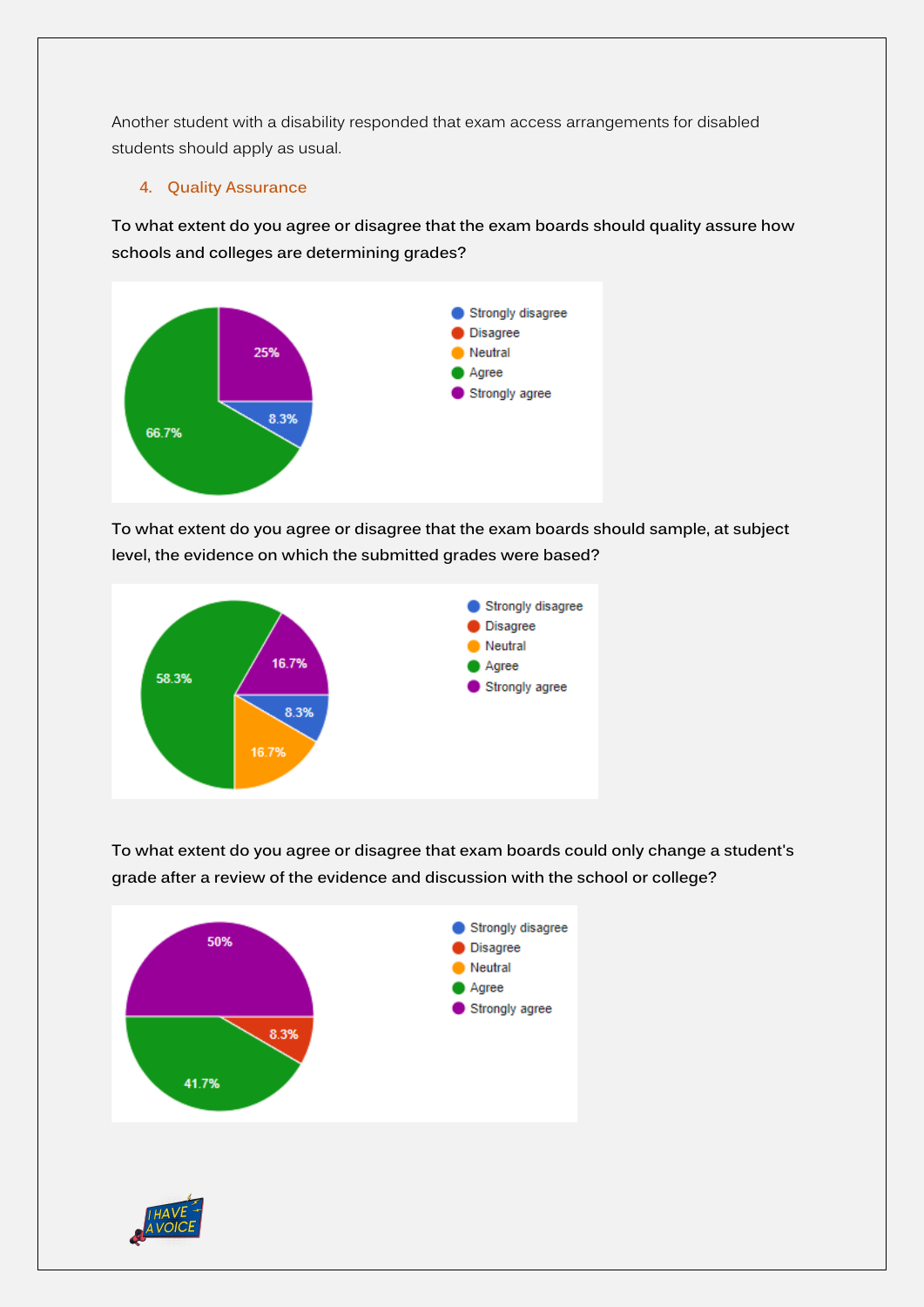## **5. Appeal**

**To what extent do you agree or disagree that students should not be told the grade their teacher has submitted before results day?**



**To what extent do you agree or disagree that if results day(s) are brought forward, we should seek to decouple when a student is informed of their results, and universities are informed of their formal result for the purpose of admissions decisions?**



**To what extent do you agree or disagree that students should be able to appeal their grade on the grounds that their teacher made an error when assessing the student's performance?**

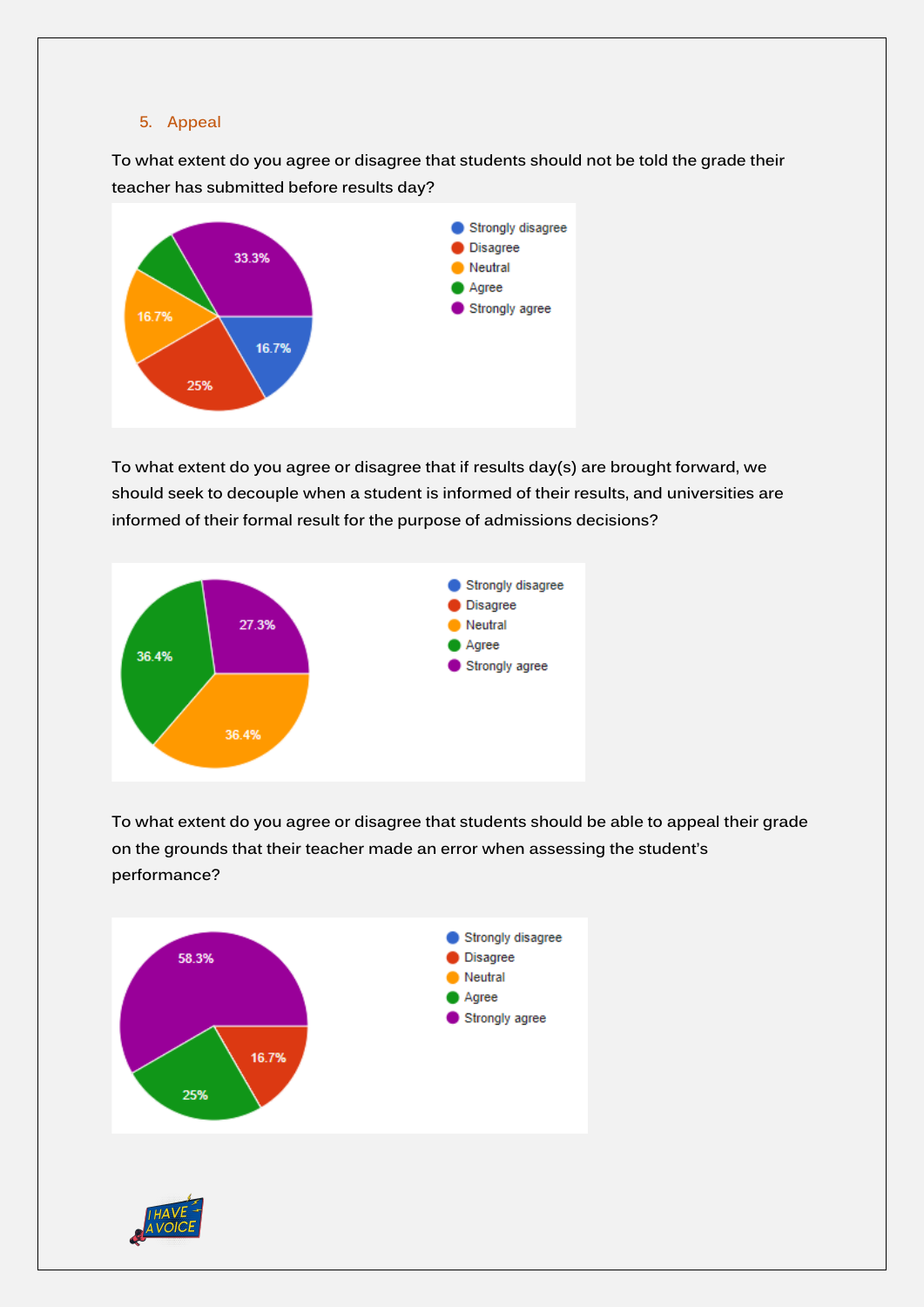**To what extent do you agree or disagree that a student should be able to appeal to the exam board on the grounds that the school or college did not properly consider the student's appeal?**



# **6. Equality Impact Assessment**

**Do you believe the proposed arrangements (any or all) would have a positive impact on particular groups of students because of their protected characteristics?**



**Do you believe the proposed arrangements (any or all) would have a negative impact on particular students because of protected characteristics?**



One very direct response was that "There is no logic to allowing IGCSE exams to continue but not standard GCSE. It puts pupils' health at risk, it puts other students not studying IGCSE exams at disadvantage."